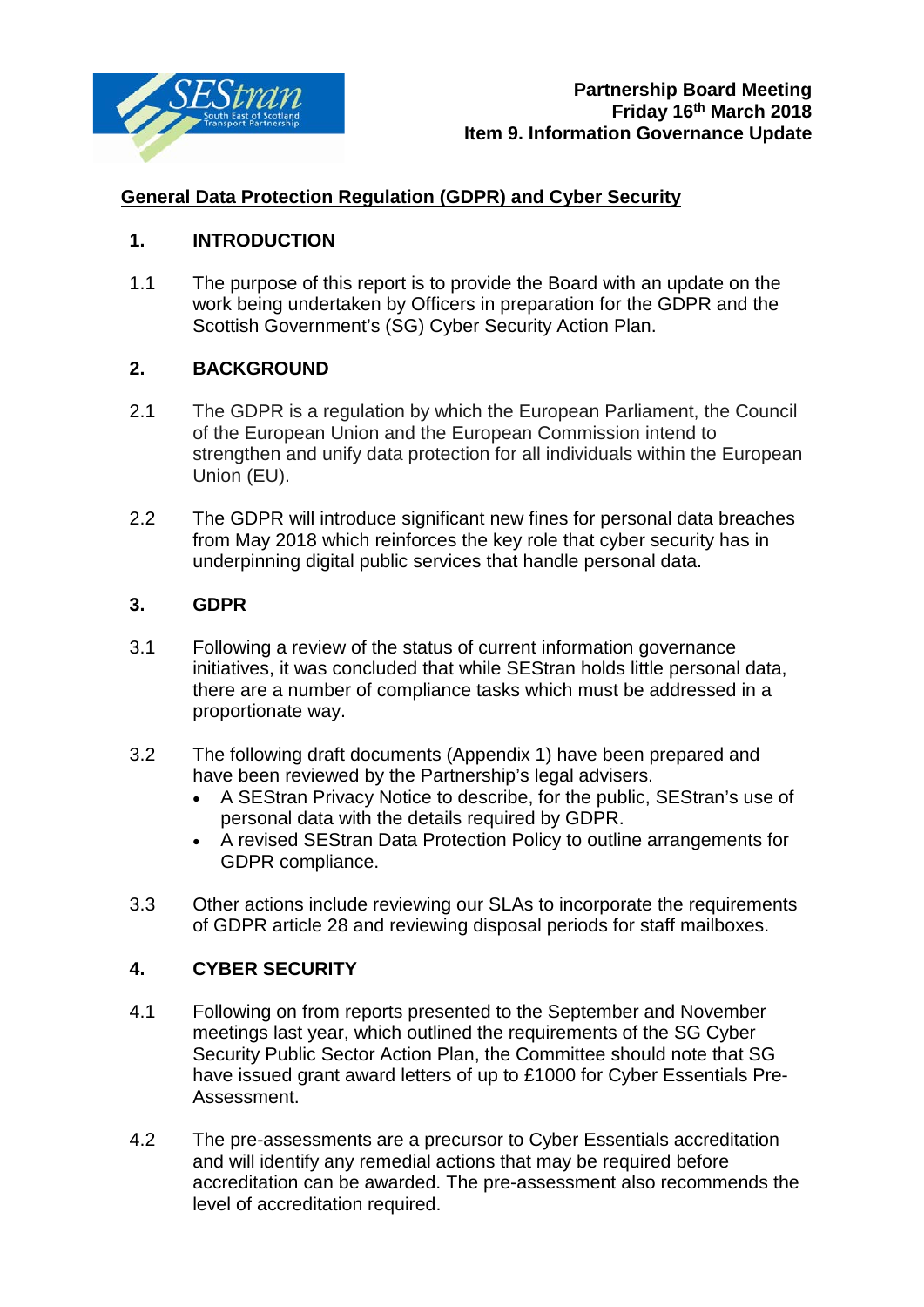- 4.3 Members should note that the cost of any remediation work will be the responsibility of SEStran, as is the cost of accreditation. Whilst the cost of remedial works is unknown, indications, so far, suggest that the organisation is already 85% compliant.
- 4.4 Timescales for the project are:
	- Pre-Assessment March 2018
	- Accreditation October 2018

## **5. RECOMMENDATIONS**

- 5.1 The Board is asked to:
- 5.2 Approve the Data Protection Policy and Privacy Notice for implementation in advance of the GDPR regulations coming into force on 25<sup>th</sup> May 2018, and:
- 5.3 Approve the appointment of the Business Manager as SEStran Data Protection Officer, and:
- 5.4 Note that further progress reports on Cyber Security will presented to the Partnership Board.

Angela Chambers **Business Manager** 9th March 2018

# **Appendix 1** Draft Data Protection Policy and Privacy Notice

| <b>Policy Implications</b>         | Revised Data Protection Policy to be adopted                                                                                             |
|------------------------------------|------------------------------------------------------------------------------------------------------------------------------------------|
| <b>Financial Implications</b>      | Potential remedial works and cost of accreditation but<br>it is anticipated that the costs will be contained within<br>existing budgets. |
| <b>Equalities Implications</b>     | <b>None</b>                                                                                                                              |
| <b>Climate Change Implications</b> | <b>None</b>                                                                                                                              |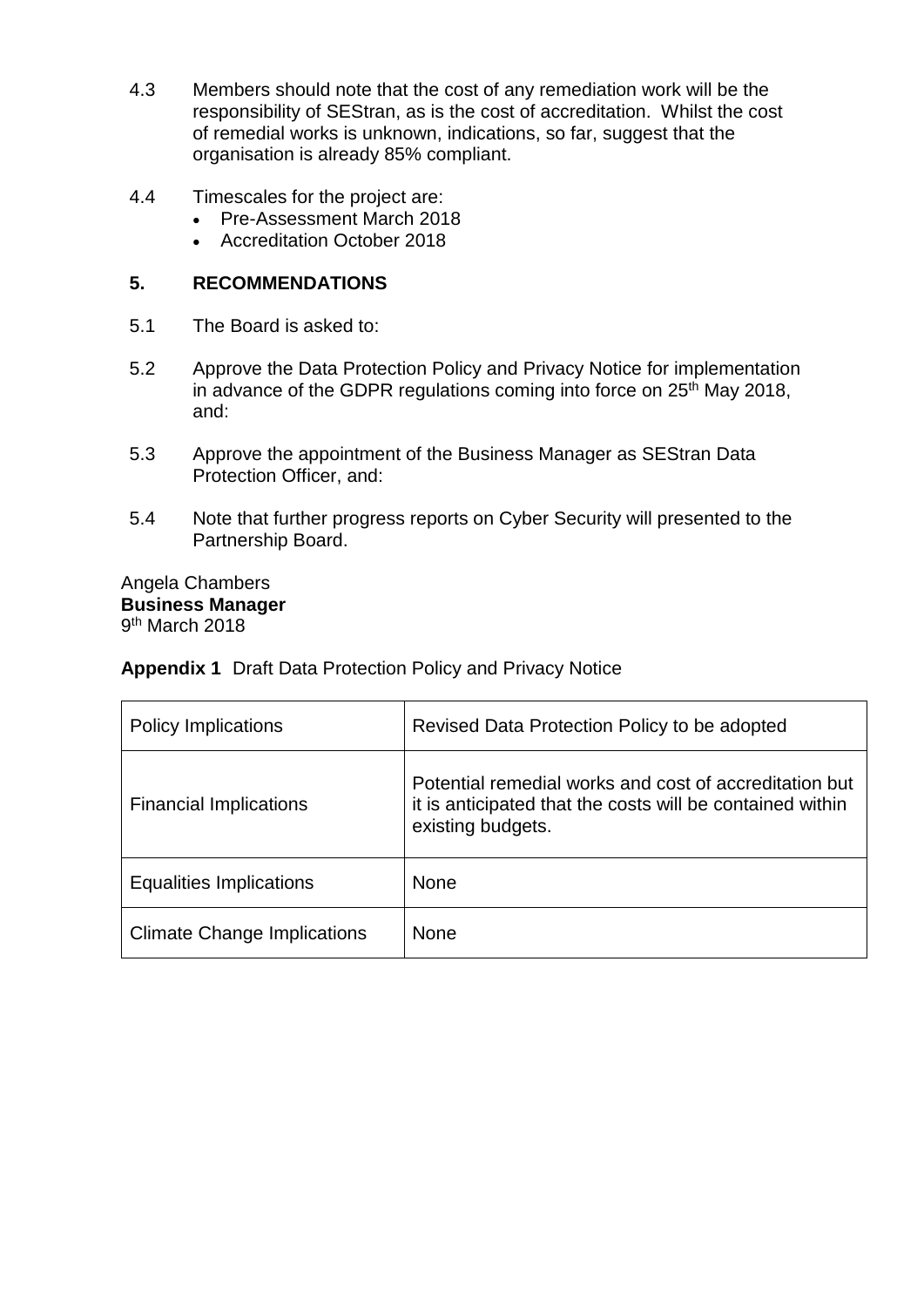## DATA PROTECTION POLICY

| <b>DOCUMENT</b><br><b>VERSION</b><br>CONTROL-<br><b>GOVERNANCE</b><br><b>SCHEME Date</b> | Author         | <b>Version</b> | <b>Status</b>                  | <b>Reason for</b><br>Change               |
|------------------------------------------------------------------------------------------|----------------|----------------|--------------------------------|-------------------------------------------|
| Oct 2017                                                                                 | <b>SEStran</b> | 1.0            | Adoption of<br>version control | Implementation                            |
| Feb <del>Jan</del> 2018                                                                  | <b>SEStran</b> | 1.24           |                                | Adapted for<br><b>GDPR</b><br>compliance. |

### A. **INTRODUCTION**

1.This is a statement of the Data Protection Policy adopted by SEStran, the Regional Transport Partnership (RTP) for the South East of Scotland. This policy is applicable to all personal data held by the RTP. It applies to all employees and elected members of the RTP and to any contractors or agents performing work for or on behalf of the RTP and any other individuals with access to SEStran's information.

2.SEStran is a partnership of 8 councils; Edinburgh, Fife, Clackmannanshire, Scottish Borders, Falkirk, West Lothian, East Lothian, and Mid Lothian and provides a wide range of services not only within these boundaries but as part of a group of RTPs across Scotland.

3. SEStran needs to process certain types of data about people with whom it deals in order to operate ("personal data"). This includes current, past and prospective employees, suppliers, clients and customers, and others with whom it communicates.

4. In order to comply with the GDPR and the Data Protection Act 2018 (GDPR), SEStran must ensure that all personal data are securely stored and processed lawfully, however it is collected, recorded and used. Safeguards are in place to support compliance with the legislation and these are detailed below.

5. SEStran regards the safekeeping of all personal data as paramount to maintaining confidence between it and those with whom it deals. SEStran endeavours to fulfil all the requirements of the Act GDPR while remaining open and accessible by the public.

### B. **SCOPE**

This policy is applicable to all personal data held by SEStran whether the information is held or accessed on SEStran premises or accessed remotely via mobile or home working or by using network access from partner organisations. Personal information held on removable devices and other portable media is also covered by this policy.

### C.**THE DATA PROTECTION PRINCIPLES**

To that end, SEStran fully endorses and adheres to the six GDPR Principles set out below. These Principles are that personal data must be: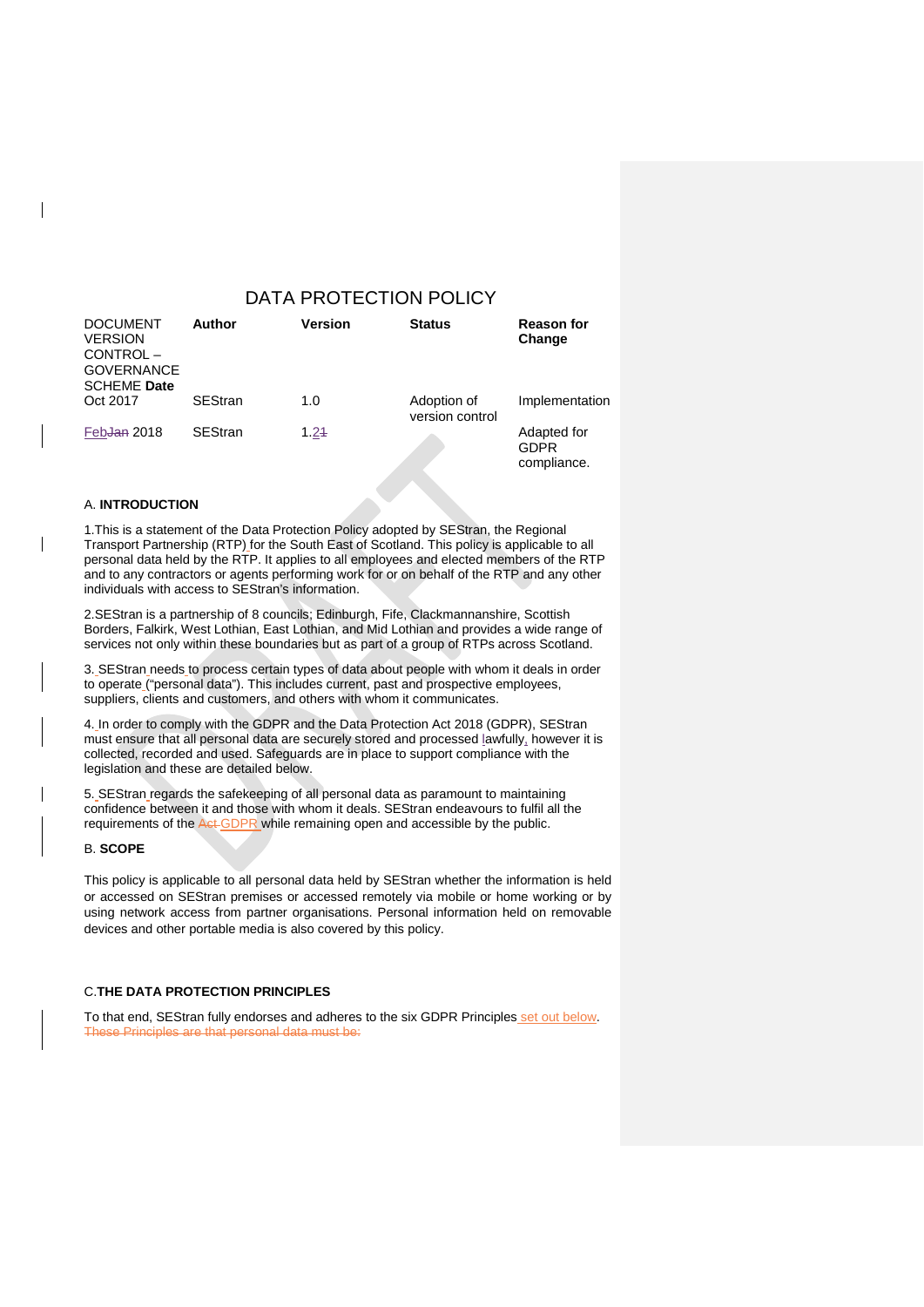a) processed lawfully, fairly and in a transparent manner… ('lawfulness, fairness and transparency');

b) collected for specified, explicit and legitimate purposes and not further processed in a manner that is incompatible with those purposes… ('purpose limitation');

adequate, relevant and limited to what is necessary in relation to the purposes for which they are processed ('data minimisation');

accurate and, where necessary, kept up to date... ('accuracy');

kept in a form which permits identification of data subjects for no longer than is necessary for the purposes for which the personal data are processed… ('storage limitation');

f) processed in a manner that ensures appropriate security of the personal data, including protection against unauthorised or unlawful processing and against accidental loss, destruction or damage, using appropriate technical or organisational measures ('integrity and confidentiality'). (GDPR Article 5)

#### *Lawfulness, fairness and transparency*

1. Personal data must be processed lawfully, fairly and in a transparent manner in relation to the data subject.

#### *Purpose limitation*

2. Personal data must be collected for specified, explicit and legitimate purposes and not further processed in a manner that is incompatible with those purposes (with exceptions for archiving purposes in the public interest, scientific or historical research purposes or statistical purposes).

#### *Data minimisation*

Personal data must be adequate, relevant and limited to what is necessary in relation to the purposes for which they are processed.

#### *Accuracy*

4. Personal data must be accurate and, where necessary, kept up to date; every reasonable step must be taken to ensure that personal data that are inaccurate, having regard to the purposes for which they are processed, are erased or rectified without delay.

#### *Storage limitation*

5. Personal data must be kept in a form which permits identification of data subjects for no longer than is necessary for the purposes for which the personal data are processed; personal data may be stored for longer periods insofar as the personal data will be processed solely for archiving purposes in the public interest, scientific or historical research purposes or statistical purposes, subject to implementation of appropriate technical and organisational measures in order to safeguard the rights and freedoms of the data subject.

#### *Integrity and confidentiality*

**Formatted:** Default, Space After: 9.1 pt, No bullets or numbering, Adjust space between Latin and Asian text, Adjust space between Asian text and numbers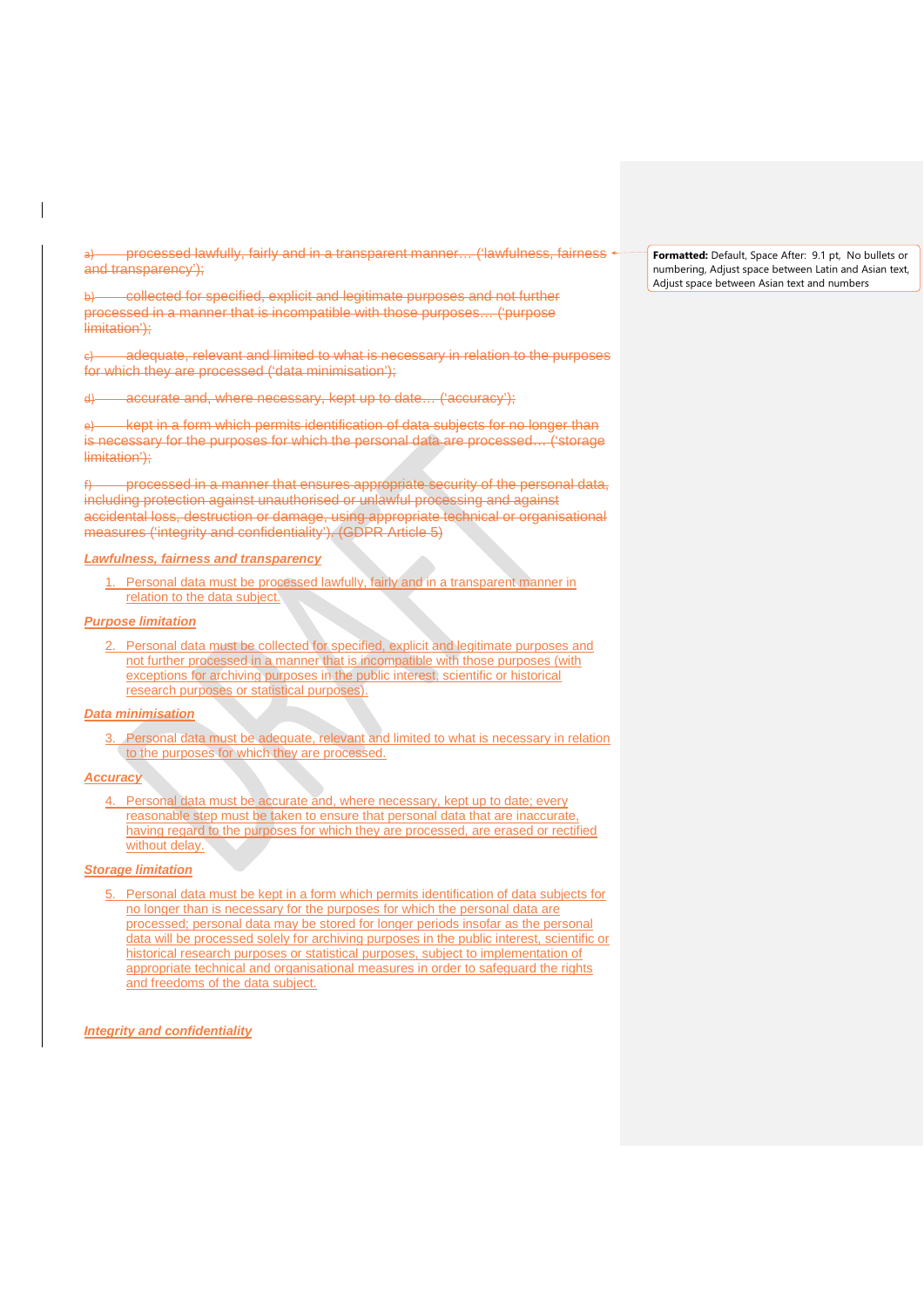6. Personal data must be processed in a manner that ensures appropriate security of the personal data, including protection against unauthorised or unlawful processing and against accidental loss, destruction or damage, using appropriate technical or organisational measures.

### *Accountability*

In addition, SEStran is responsible for, and must be able to demonstrate compliance with, the data protection principles listed above, in accordance with the principle of accountability. It must keep a full and accurate record of its personal data processing activities, e.g., the lawful basis for the processing in question, who is undertaking these activities and with what data, the results of any data protection impact assessment or data protection audit and details of any data breaches and actions taken.

**Formatted:** No bullets or numbering, Tab stops: Not at 1.27 cm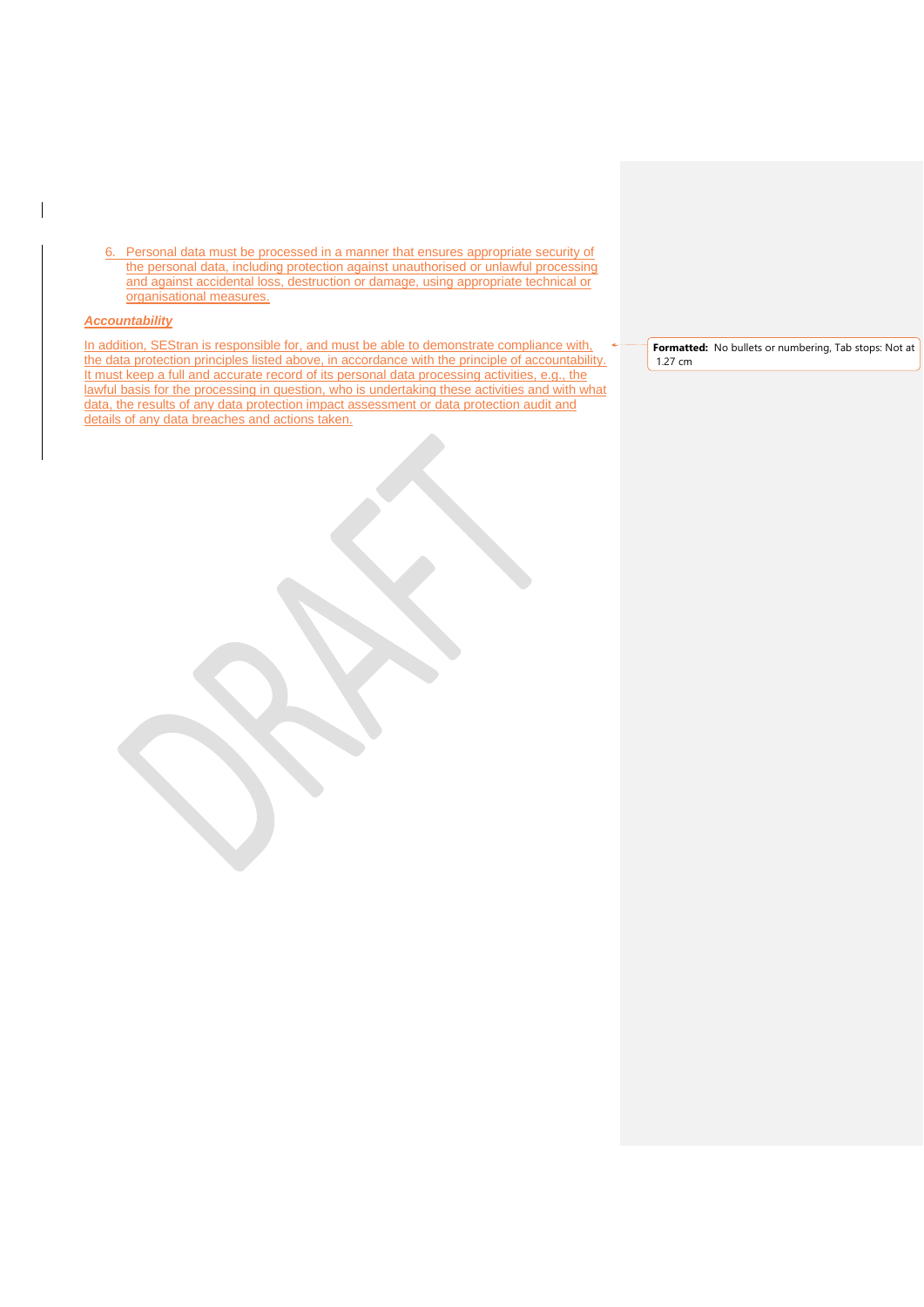#### **RESPONSIBILITIES**

- The Partnership Director has specific senior responsibility for data protection within SEStran. The Partnership Director has responsibility for ensuring that the information under their control is collected, processed and held in accordance with this policy and the GDPR.
- The Business Manager is the designated Data Protection Officer for SEStran, advising on and monitoring SEStran's compliance with GDPR and providing a point of contact for data subjects and the Information Commissioner's Office.
- All employees and elected members of the RTP and any contractors or agents performing work for or on behalf of the RTP and any other individuals with access to SEStran's information have a responsibility to ensure that personal information is properly protected at all times. This requires continued compliance with the SEStran's information policies, procedures and other guidance.
- All users have a responsibility to report any observed or suspected breach of this Data Protection Policy or related information procedures and guidance. All incidents must be reported to [the Data Protection Officer. Office Manager

#### **WHAT SESTRAN WILL DO**

 $\overline{\phantom{a}}$ 

To ensure compliance with the above data protection principles SEStran shall, through appropriate management and strict application of criteria and controls;

- maintain appropriate and accurate transparency information (a privacy notice) on its website clearly signposted from any portals or forms which may collect personal data;
- meet its legal obligations to specify the purposes for which data is used;
- collect and process appropriate data, and only to the extent that it is required to fulfill operational needs or to comply with any legal requirements;
- ensure the quality of the data used;
- apply the retention policy set out in the Business Classification Scheme to determine the length of time the data is held;
- ensure that rights of people about whom data is held can be fully exercised under the GDPR (These these are described below-);
- ensure that e-newsletters and similar materials are only distributed to corporate email addresses or to the personal email addresses of current board members, current forum members or individuals who have signed up to receive them;
- ensure that the Data Protection Officer has sight of all new projects and business activities to consider whether data protection issues arise and to include Privacy By Design as appropriate;
- take appropriate technical and organisational security measures to safeguard personal data;
- ensure that personal data is not transferred outside the European Economic area without suitable safeguards.

In addition, SEStran will ensure that:

- there is a designed-designated Data Protection Officer for the organisation;
- everyone managing and handling personal data understands that they are contractually responsible for following good data protection practice;
- everyone managing and handling personal data is appropriately trained do to so;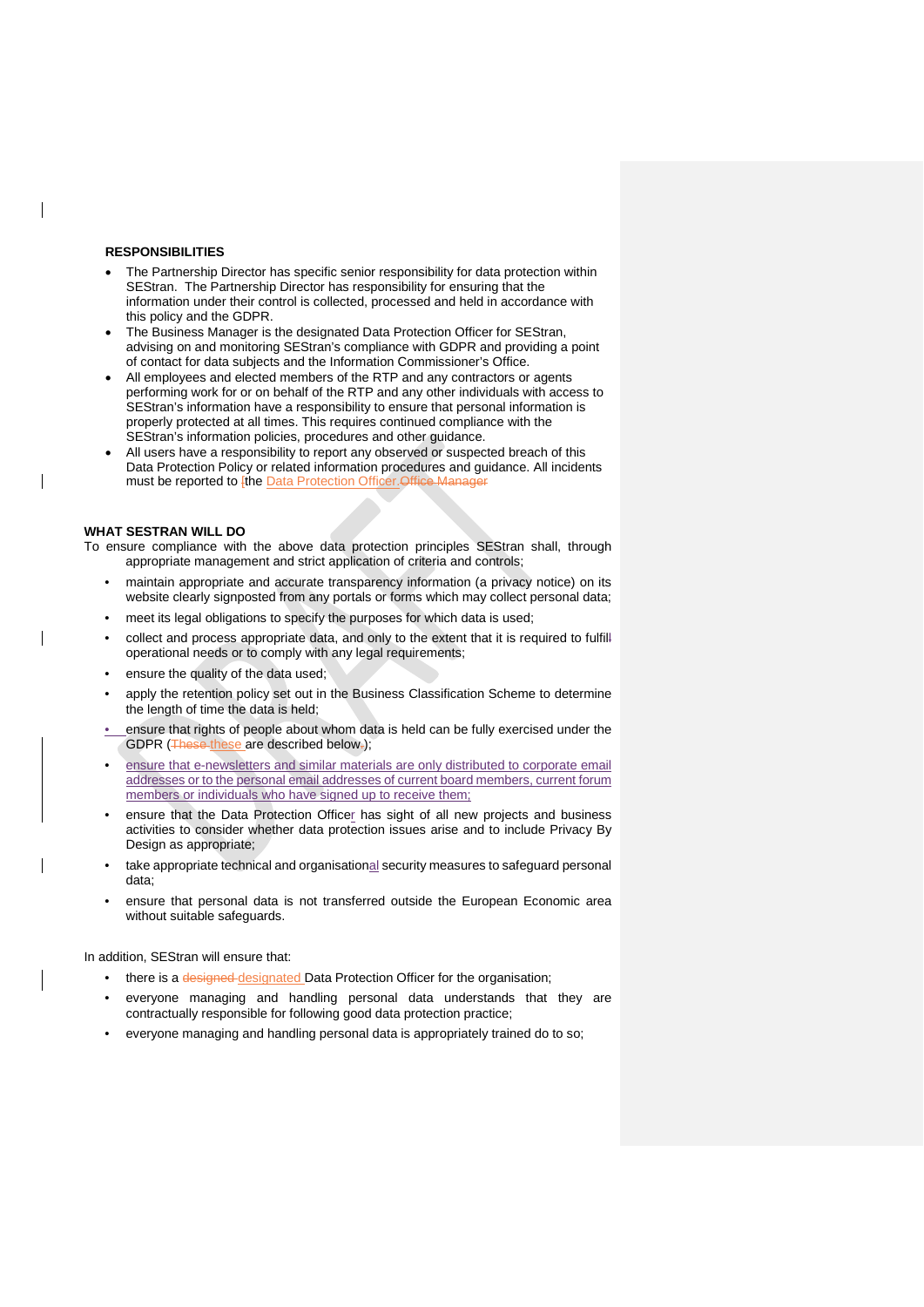- everyone managing and handling personal data is appropriately supervised;
- anyone wishing to make enquiries about handling personal data knows what to do;
- queries about handling personal data are competently and courteously dealt with;
- methods of handling personal data are clearly described;
- a regular review and audit is made of the way personal data is managed;
- methods of handling personal data are regularly accessed and evaluated; and
- performance with handling personal data is regularly accessed and evaluated.

#### **DATA RIGHTS**

SEStran will ensure individuals' rights are respected with regard to their personal data. Rights under GDPR include:

- the right to be informed that processing is being undertaken;
- the right to withdraw consent to processing, where appropriate •
- the right of access to one's own personal data and to specific information about the processing;
- the right to object to and prevent processing in certain circumstances;
- the right to be notified of certain data breach incidents that relate to their personal data (see below)
- •

• .

- the right to rectify or restrict inaccurate data
- the right or erase data or to data portability in certain circumstances
- the right to challenge processing reliant on legitimate interests or public interest
- the right to make a complaint to the UK Information

All requests relating to GDPR rights must be directed to the Data Protection Officer who will ensure that appropriate actions are taken and a response issued without undue delay and, except in certain atcircumstances, at least within one month.

**Formatted:** Font: Arial

**Formatted:** Indent: Left: 1.27 cm, No bullets or numbering

| Formatted: Font: Arial             |  |  |
|------------------------------------|--|--|
| Formatted: Font: Arial             |  |  |
| Formatted: No bullets or numbering |  |  |

**Formatted:** Font: Arial

**Formatted:** Indent: Left: 1.27 cm, No bullets or numbering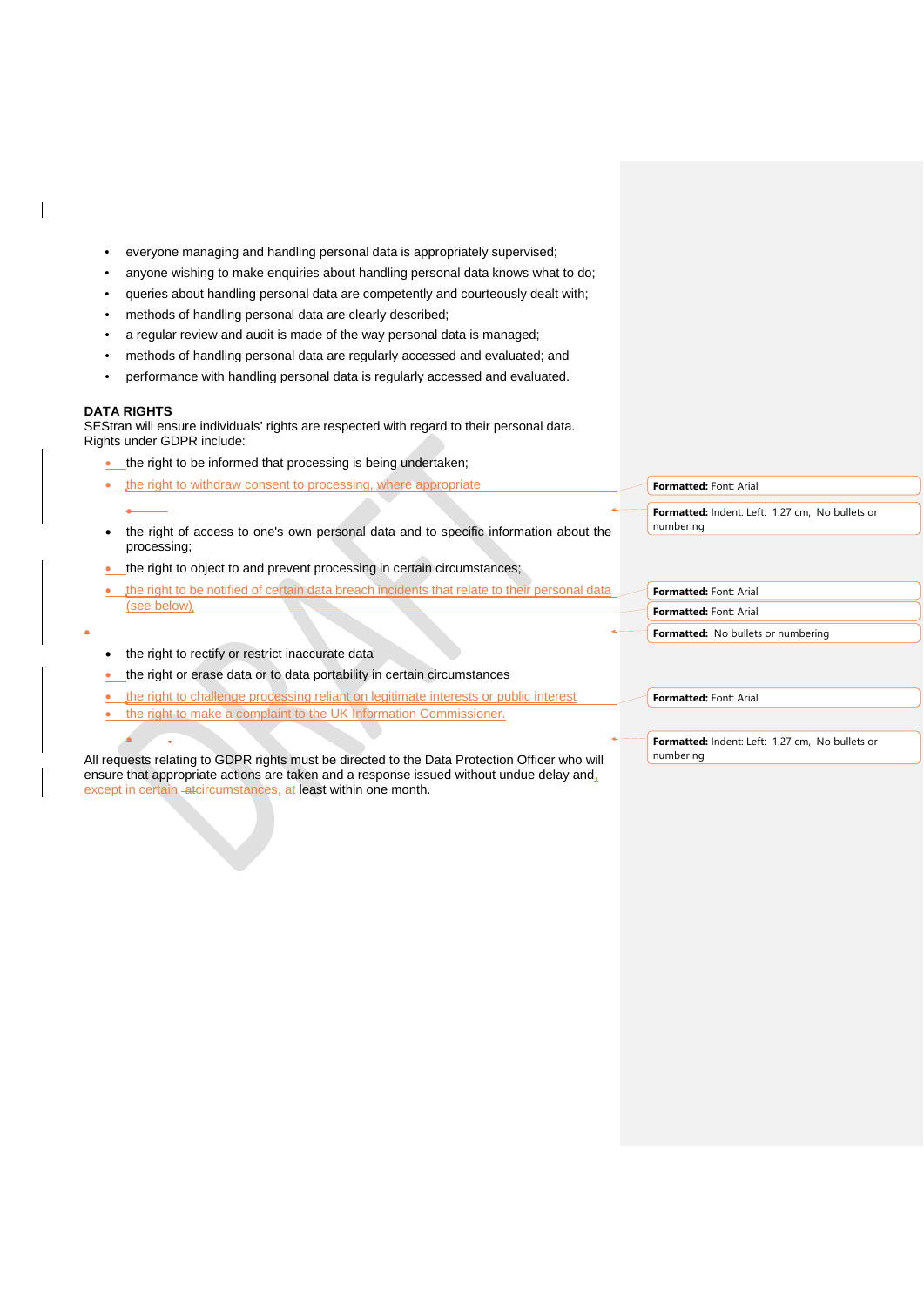#### **PERSONAL DATA BREACHES**

Any incident which may impact on the confidentiality, integrity or availability of personal data held by SEStran must be reported immediately to the Data Protection Officer. She will record the incident, ensure appropriate mitigation measures are in place and consider whether the incident is a personal data breach which presents a risk to individuals.

The DPO will present a report to the Partnership Director including if appropriate, a recommendation on whether to report a breach to the Information Commissioner's Office within 72 hours of SEStran becoming aware of the incident.

If the Partnership Director decides that an incident constitutes a reportable breach, the DPO will report the incident to the ICO and liaise as appropriate. Affected data subjects may also require to be informed if there is a high risk to their rights and freedoms as a consequence of the data breach.

#### **GENERAL**

This document states SEStran's primary, general policy with regard to Data Protection. SEStran also has policies, procedures and guidance, as appropriate, for specific types of data maintenance and data type. Additional data specific policies, procedures and guidance will be adopted as and when necessary.

#### **REVIEW**

This policy will be reviewed annually, to take account of developments within SESTRAN SEStran and legislative requirements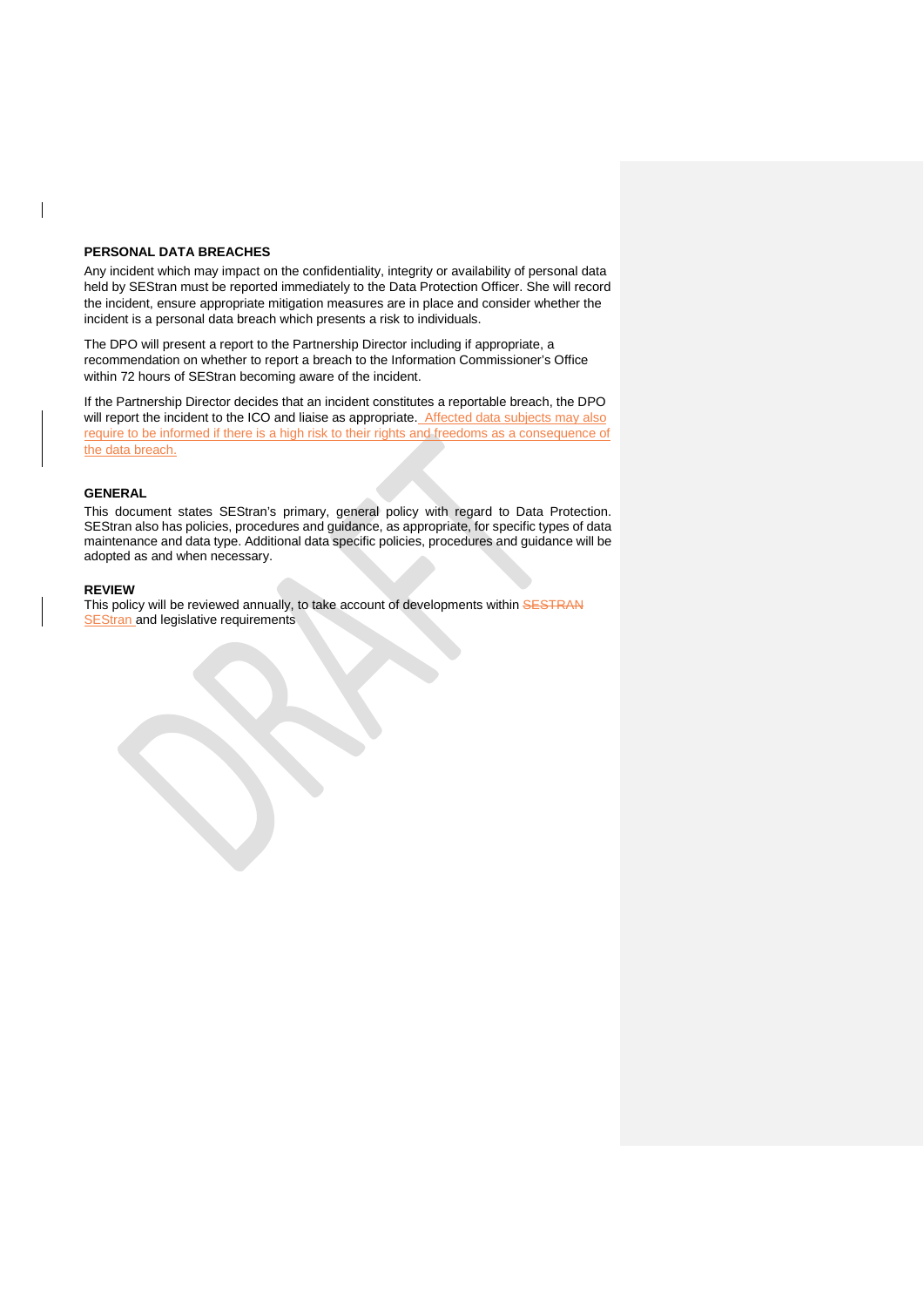## Use of personal data at SEStran

This document describes how SEStran uses personal data (information relating to individuals).

South East of Scotland Transport Partnership (SEStran) is a **Data Controller** (ICO Registration Number: Z9382423), which means we are responsible in law for how we use any personal information.

Our **Data Protection Officer, Angela Chambers,** can be contacted with any concerns or requests relating to our use of personal data**:**

Angela Chambers

Business Manager Area 3D (Bridge) Victoria Quay Edinburgh EH6 6QQ

Direct Dial: 0131 524 5154 Mobile: 07703 974 311 Email: [angela.chambers@sestran.gov.uk](mailto:angela.chambers@sestran.gov.uk) 

### Why does SEStran process personal data?

SEStran processes a minimal amount of personal data in the exercise of our official authority under the [Transport \(Scotland\) Act 2005](http://www.legislation.gov.uk/asp/2005/12/contents) including:

- Administration of the partnership;
- Development and publication of regional transport strategies;
- Consultation, promotion and communication on issues relating to sustainable and efficient transport in the partnership area;
- Administration of projects and grant schemes.

SEStran also processes personal data relating to its staff to meet our legal obligations as an employer (including in connection with employment law, social security and social protection law) and for the performance of our contracts of employment with our staff. This may include processing some special categories of personal data such as health information.

What personal data does SEStran process?

The personal data SEStran processes includes:

- **For the public:** Names and contact details for individuals responding to consultations, raising concerns or complaints, subscribing to newsletters or attending events;
- **For staff:** Name and contact details, banking details for payroll management; performance and health information for employment administration and contract purposes;

**Formatted:** Normal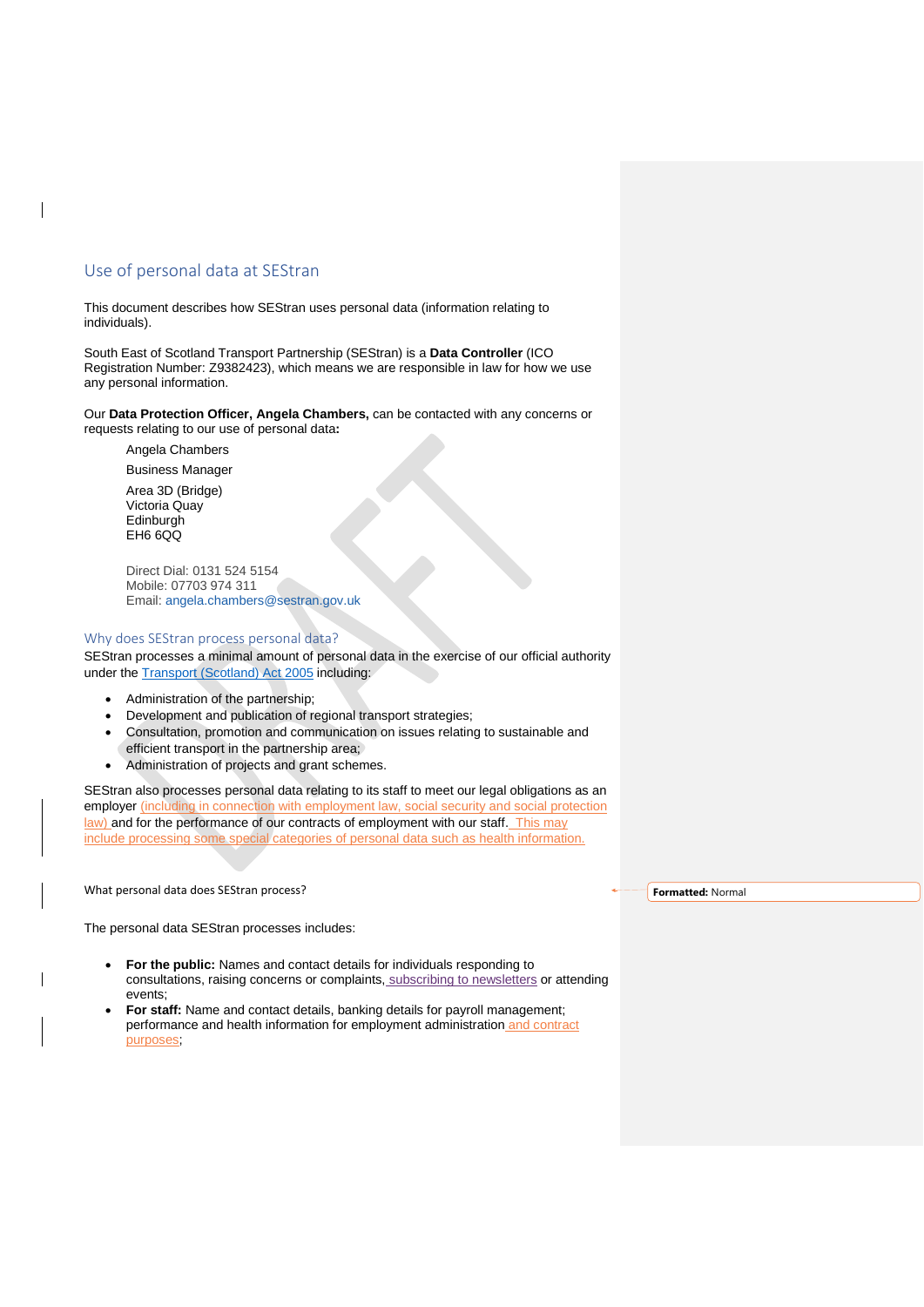- **For suppliers and contractors:** Names and contact details for the management of the supplier relationship; bank details of sole traders for the purposes of making payments;
- **For Forum members:** Names and contact details for the administration of meetings and distribution of newsletters and information on SEStran activities;
- **For partnership board members:** Name and contact details; banking details for payment of expenses; records of views expressed and of attendance at and contributions to meetings.

SEStran undertakes no automated decision making affecting individuals or profiling of personal data.

### With whom will SEStran share personal data?

The following organisations will receive personal data as necessary from SEStran:

- Microsoft UK are data processors, hosting SEStran's IT systems on Office 365;
- Partner local authorities or the Scottish Public Sector Ombudsman may receive data relating to complainants or correspondents where correspondence from the public should appropriately be redirected to the authority or SPSO;
- City of Edinburgh Council will receive personal data relating to employees and contractors for the purposes of the management of our payroll and for financial management, which they provide on our behalf;
- Falkirk Council will receive personal data relating to staff and job applicants for the purposes of the human resources management support they provide on our behalf;
- Scottish Government receive personal data relating to our staff and visitors for the purposes of providing facilities management services at our Victoria Quay office.

SEStran will put appropriate written arrangements in place with these organisations to protect your personal data.

SEStran transfers no personal data outside the European Economic Area. Microsoft hosts data on our behalf on servers within the UK and the European Union.

### How long does SEStran retain personal data?

Personal data is managed in line with our records retention policy [Link to Business Classification Scheme]. For example, consultation responses are retained for five years before being securely deleted.

Your Rights to personal data

You have the right to:

**Formatted:** Font: Not Bold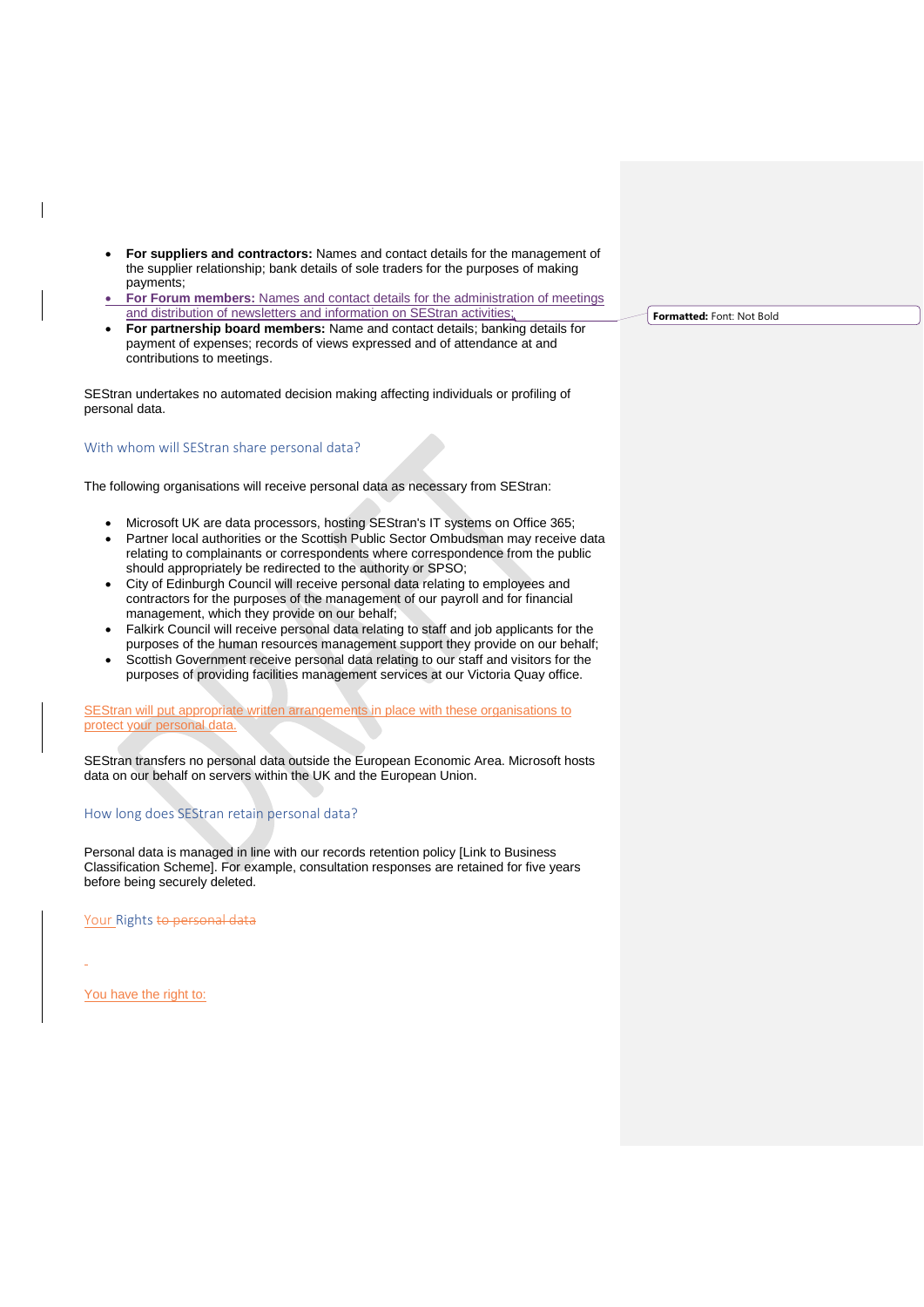**Request access** to your personal data (commonly known as a "data subject access request"). This enables you to receive a copy of the personal data we hold about you and to check that we are lawfully processing it.

 **Request correction** of the personal data that we hold about you. This enables you to have any incomplete or inaccurate data we hold about you corrected, though we may need to verify the accuracy of the new data you provide to us.

 **Request erasure** of your personal data. This enables you to ask us to delete or remove personal data where there is no good reason for us continuing to process it. You also have the right to ask us to delete or remove your personal data where you have successfully exercised your right to object to processing (see below), where we may have processed your information unlawfully or where we are required to erase your personal data to comply with local law. Note, however, that we may not always be able to comply with your request of erasure for specific legal reasons which will be notified to you, if applicable, at the time of your request.

 **Object to processing** of your personal data where we are relying on a legitimate interest (or those of a third party) and there is something about your particular situation which makes you want to object to processing on this ground as you feel it impacts on your fundamental rights and freedoms. You also have the right to object where we are processing your personal data for direct marketing purposes. In some cases, we may demonstrate that we have compelling legitimate grounds to process your information which override your rights and freedoms.

**Request restriction of processing** of your personal data. This enables you to ask us to suspend the processing of your personal data in the following scenarios: (a) if you want us to establish the data's accuracy; (b) where our use of the data is unlawful but you do not want us to erase it; (c) where you need us to hold the data even if we no longer require it as you need it to establish, exercise or defend legal claims; or (d) you have objected to our use of your data but we need to verify whether we have overriding legitimate grounds to use it.

 **Request the transfer** of your personal data to you or to a third party. We will provide to you, or a third party you have chosen, your personal data in a structured, commonly used, machine-readable format. Note that this right only applies to automated information which you initially provided consent for us to use or where we used the information to perform a contract with you.

 **Withdraw consent at any time** where we are relying on consent to process your personal data. However, this will not affect the lawfulness of any processing carried out before you withdraw your consent. If you withdraw your consent, we may not be able to provide certain products or services to you. We will advise you if this is the case at the time you withdraw your consent.

Under data protection law you have the right to:

- See and receive a copy of the personal data SEStran holds relating to you;
- To have inaccuracies in your own corrected;
- To receive specific information relating to our reasons for processing your data.